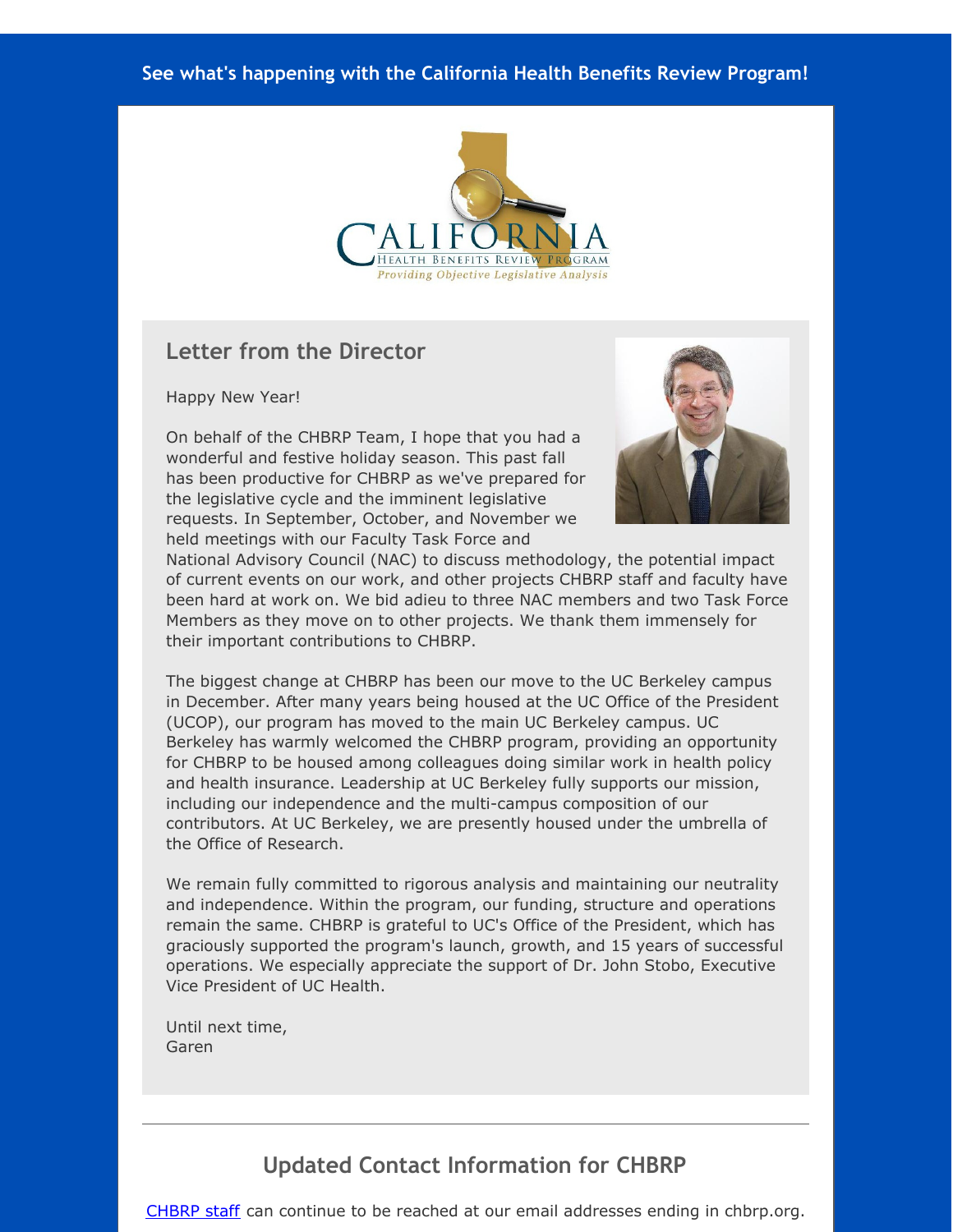Our old email addresses at [ucop.edu](http://r20.rs6.net/tn.jsp?f=001XGLwqZK_s2Ovdog2uFFSaM6Y3UV98VAv9szqpv8D1M1OjZ5ldAGT23-lfYN_lLp_0GM78Z13ib882IKZVD8ZKt1UnDlQDbPfSTX51yNuPBHM21Kj1w2IYLTAHiH98L540xEarvhjqVdhKBUfC5kUIvNUwYC6lplwpHtcc9fNBiGn3KKqOOI5_vw9JqHWuqxMS6Y0TrHNIN0vzbKrQPAo6zxCyy3syyzMTQTKf2lunByVXgSEDLMYMc8iBInm5ZCE2UWdjrjuieGgUF4DdXcT5cKPf-NB70zX18a3RIIV9GhK7L4nXFQRMaY-8yIQ7jtOJF6SWjamJP08fHMUzonAZWQ-1iw7IKbp3yRWzJVUmkCrlXXby5HYsGf3CheggW7l&c=&ch=) will be forwarded to our new location for several months, at least. Our updated phone [numbers](http://r20.rs6.net/tn.jsp?f=001XGLwqZK_s2Ovdog2uFFSaM6Y3UV98VAv9szqpv8D1M1OjZ5ldAGT23-lfYN_lLp_JtgzmkITiJGB1vi7CnQ6REx1zkODYzGEo05Cnh0uRhtZ6JfPaXadtm17W1gQkelOEydS2Q1uwQgSf8_Haoa67z8xPwY50khBJ0xWyO9xZingVUfRU6ayoeGF_kr_iU1BjhQ4_V-hoqX6I-_MPINJXmCTl14Z-o3OifJ49tLo-fz6oHKS0uuLrx4WxsfV76Lsl5MBr_zhSMxpddFwB7MmXrOiXzMVm0qptMN7g54qOPRXfWkekBZVAh_tuOEGavuhfU7EGXvHUV0sbo1L_3ulph-GUgc87xa6SrZOgiNZTzjyBZkDPdsVi68zxjjzNGNrLVhAgtoGA1QfMeFr6Aq3_W0D2qjzM1hYStNLD8q-uPk=&c=&ch=) can be found on our Staff page.

#### **Welcome to CHBRP's Intern**

We're pleased to welcome Juan Miramontes as our undergraduate intern. He is a senior at UC Berkeley majoring in Public Health and has already jumped in assisting the program. His bio and contact information are found on our Staff page.

## **Sacramento Legislative Briefing- Save the Date**

CHBBRP is hosting the annual Sacramento Legislative Briefing in Sacramento in early February in the Capitol. This annual briefing provides an overview of CHBRP, the process for which our analyses gets requested, and what our reports look like. The briefing is open to the public and we will be sending out additional information and an RSVP link shortly.

## **Recent CHBRP Releases**

CHBRP staff released two timely policy briefs this fall. " Selling Health Insurance Across State Lines" draws from previous CHBRP analysis of California legislation and discusses potential impacts of federal action. "The Federal Contraceptive Mandate and California State Laws" discusses recently released federal rules and provides an overview of federal contraceptive mandates and the interaction with California State mandates. Both of these policy briefs are found here: CHBRP's Other [Publications](http://r20.rs6.net/tn.jsp?f=001XGLwqZK_s2Ovdog2uFFSaM6Y3UV98VAv9szqpv8D1M1OjZ5ldAGT28WxhbAFeUCnYDBOCg1KhakKam9U3bxCNlBQU54PAnxmw4YMbLDvSVpUbBJauxVVouh2BX4n_Jkd0YFqOui1oghUTuOjLWNbz7ssXC83WLEMT9_1_2NADKza2Nf895vl5wSt4GpmgV3djv9fMGD0oJKUrK5_QStYCR40WFBPDgmSG5xj9dBQ4HC1tqoT8NsV_hfTR3jU9GwNyRxaTj7XaM9YWEilwAAgTImYwOi8vbuLjKth1LCWz7cSJWwCiN-rCSWZ9HRAVeCenSQaiFZ9E5ULIbnwjDZC-TXXmjFhCCupUf4NsS4bduV_FNDxpJI8Tf_E9aH5pqYfXxe1WqXzTlCDvfFRlQ_Ai_bmk5fU4g6z2XwvWv4D8pY=&c=&ch=).

#### **CHBRP Resources**

With the beginning of the legislative season just around the corner, here is an overview of where to find important CHBRP resources. CHBRP responds to requests from committee staff to provide analysis of proposed health insurance benefitrelated legislation.

An overview of CHBRP and the process is found in " **Academic Rigor on a** [Legislature's](http://r20.rs6.net/tn.jsp?f=001XGLwqZK_s2Ovdog2uFFSaM6Y3UV98VAv9szqpv8D1M1OjZ5ldAGT23-lfYN_lLp_p-KlvYSq2WYAxHoUuMBwwnfg0oda5fmi6x-zHoXzWENzu9l-uf5ogpcO9IHyoJbDM2bGMJ8cUgUm8tnJ-WoDPhUQaD15cg-1o6FHhrmrJDIW8JGBvxuGW1UK9spo0z4aZSIfZOKIWsxfI0mHk1lUq0pxlXiwPjNcARiuuelcPmDYGM2XsL_imE2BtOKMU1KpeQnUjovURqjKJCiAK1q0s8UGph7Y4dv1KbjKw4zHbxN-52tXZQeQ8fdH_mavn_Rs59Fb9wtFULrqUGMYFs2qDiC6qKqGBX1FptUKT7CJ112RSFjITfCLUoBstWZE_jM1gcWtCwRflgMhMUC_EjUQp6gNfTlZe2EhJ2GC9fIPC469xlo1rZyToZ1WpQrraSHjFK-iOD2IgEQXWU7T2GFV4zd6uH4p717sqbrPZ94YdETVeWmElYfURA==&c=&ch=) Timeline"

Information on CHBRP's [Methodology](http://r20.rs6.net/tn.jsp?f=001XGLwqZK_s2Ovdog2uFFSaM6Y3UV98VAv9szqpv8D1M1OjZ5ldAGT23-lfYN_lLp_pDIavGNX1n2obrNbC4TcpLtojFAY8RaQoPzuhqANaJyZa6VeSejmcNHYTuAnbk2VM7jhCO_Iro-rOoY4DXD-41XN2H91xgeJJjBss5xWDzqg1kWN2CsGaUj8pfhzKHw8O1npTgf9ztUKwTulB_OXTh3-evdZuuXbvELUNhKnfdl4e0KmLBeRjBb6oxSiNLJoZNQnXYfTTLDmFm75vB2SUU4XMocPN695TEMPdqm0gnNLuV9Qyr-eyMlLb1RNhjIp-6VDue6Yd-WwIDSMqKd1aT6vdt29nq1u1nkA0H7w_w5Zp_-eA4kGAGp65EUiH6HmVy_WahXomO-TfL_uih_MKb92w-OCxcWsCpbqkc6c8rc=&c=&ch=)

Recent [Requests](http://r20.rs6.net/tn.jsp?f=001XGLwqZK_s2Ovdog2uFFSaM6Y3UV98VAv9szqpv8D1M1OjZ5ldAGT23-lfYN_lLp_W9zRWIQJ8dNcRjtYncS82HAgxrJGU1W7pZ6txg3m0nKUDJmv5q9ogzonUDFEGXbDrrP-Bj6NA2-XyydSKIVqgEDahttp5Eu5ggksLsS1Nk6Ah4evo4fEMmro33_RwNhBe2JrviGfCdlNqWOoYIsLXUfNDoLQIHb8ExYQtpqayp9ZXZQSw1KpamcSitrJtH30lQtObuPjBfkU-8okbX6tHBmnB0LK6yWdChEBwl2hK6KGwWhy4mgDS7il_U85ZIMVRCOIaI32g2vzzNcNjbMQqR3CgVIwTbLs2U4d9P_kJxmFP5aS65DKzcNhUSI5KAFnxXZTkO4-ZuCSh6YhXTma4oQIcS65BdfE&c=&ch=)

How to submit [information](http://r20.rs6.net/tn.jsp?f=001XGLwqZK_s2Ovdog2uFFSaM6Y3UV98VAv9szqpv8D1M1OjZ5ldAGT23-lfYN_lLp_XiPcdGNhLOxnopaJ2urnvOIQlnwOD4b975ecgPlBuhV8VpMK9T_cCW-B6zftCGXD2t8joJ7uu2eaNMGKBclzlhpEKFhOgIG0DNSvWkAmaaBglGUQGmYdTwGNS9DtCrNB7muqFilzRIpJLcCVsq-qRYQuaHUKON3bAp5UPVJZYU2UlU4e4DmyHct7yMssd0NuVg376Ycl9CkwQ_NFI7Y3EzSojboQlTmZG_YcuVnn2VnD5x3XKsVdJ6Et-hmwWdm3Rj65jZwI_o-sLIFRX3dz7QvoRweKhgBv1pGt5lDXHqHRuX892E3_Z98WN6wpPoCSDquTIdxijHR8qtp9ZYKnkKJJDRTRb5tOUj1qE4o7d20SHQa6LRZPT_-iKi4X-K0K&c=&ch=)- CHBRP accepts information from 3rd parties within 14 days after a request is made by the Legislature

[Completed](http://r20.rs6.net/tn.jsp?f=001XGLwqZK_s2Ovdog2uFFSaM6Y3UV98VAv9szqpv8D1M1OjZ5ldAGT2yQ8t8gUH4Kc28IgVD-mN-Tp96bdBUzGPAmoP25GGhi--ZiHusBWZD30EuZ18XcU7hLTqy9zVaPFkSUHHfkqWC_EeUC3_f4Z66_mOfciS119gfNE9d8rdQyR1HNnum96OLH0LzHU3UDNZX5DcYBrsWzOTXZpsCSwtYjapv0xzko6TguW_Qwg2MBlYeEfdSWItEPS3qPUtoxwsXFKa3sdv-1tCVrX4pZrZLwfMBl1YrUtnIP-y-tzWTC3bPcczMr-_JNg8-ASEmYAcpkjEMdbui4Al521qhWyNRVpMnf7puu_Ikp-VNUJ3ksOqdYFtDJHQj40cvxNeZ6qiTbz-J7ohduUPFxZZrDkMLkoDXhstttH&c=&ch=) Analyses